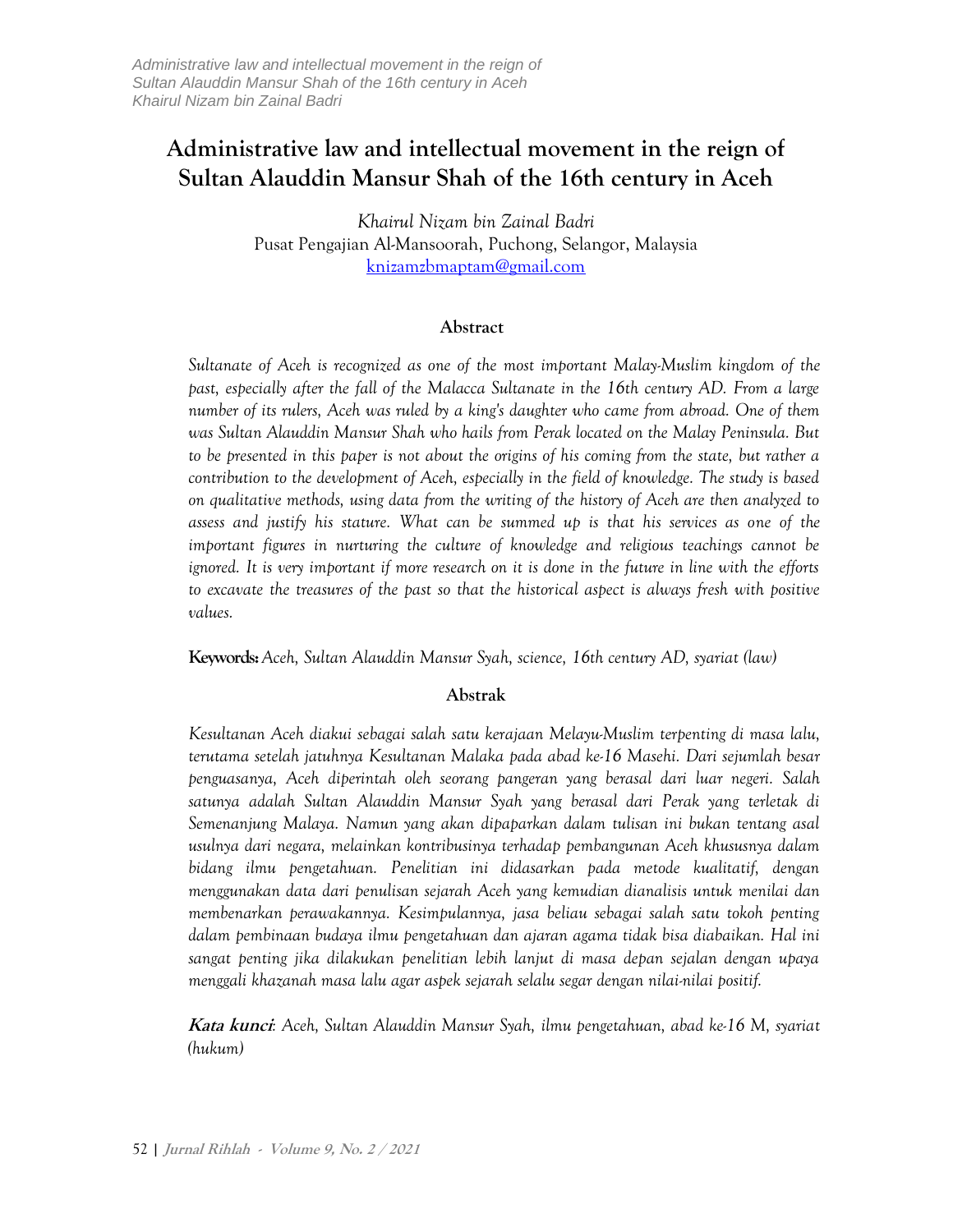# **Introduction**

The glorious histories of Aceh are often characterized the reign of Sultan Alauddin Riayat Shah Sayyidil Mukamil (ruling in 1589 – 1604) and Sultan Iskandar Muda Mahkota Alam (reign 1607 – 1636). In fact, what is no less important is that the foundation stone that has triggered the glory should also be examined. Thus, the most important thing in this study is to look at the figures who have laid the foundation stone before the two rulers mentioned above.

As recorded in the history of Islam, the success of Sultan Salahuddin Al-Ayubi (ruled 1174-1193) in returning Al-Aqsa to the bosom of Islam did not happen overnight. On the other hand the role played by previous figures has had a huge impact on such success. History records that before the establishment of the Ayubbiyyah kingdom founded by Sultan Salahuddin Al-Ayubi, the rulers of the Saljuk dynasty first made massive changes both in terms of administration and in the sociology of life. The renovation process is divided into two stages. The first phase involves planning the restructuring of nation-building, which includes the assertion of sharia and the power of government. For that purpose, the government needs to get the support of religious scholars. Learning centers were established either in cities or in villages in an effort to provide religious awareness and science to all people. The second phase involves the purification of the creed and the strength of faith, thus successfully producing Muslims who are spiritually pure and strong in soul to expel the invaders.<sup>1</sup>

Madrasah as the most important institution for the dissemination of knowledge during the Saljuk Dynasty was not only involved in intellectual development but also in spiritual philosophy. Thus, not only the problem of ignorance of knowledge can be overcome, but also the attitudes and views of society about religious consciousness can be rectified. 2

The minister with the title of Nizam Al-Mulk has played a very important role in the government, which not only established institutions of higher learning and education, but also adhered to Islamic morals and syariah by practicing them in administration and life. His efforts were supported by eminent scholars of the time such as Imam Al-Ghazali who corrected the confusion of society with a correct understanding of religious teachings and Sheikh Abd Al-Qadir Al-Jailani who nurtured the ummah with wasilah and true spiritual bonds. 3

Back to the history of Aceh, Sultan Alauddin Mansur Syah somewhat less known people, rather than with the Sultan of Aceh as Sultan Alauddin Riayat Sayyidil Mukammil and Sultan Iskandar Muda Mahkota Alam. While in fact, he was also a Sultan who contributed in advancing the field of science and the spread of Islam. 4

<sup>1</sup> Kaylani, M. I. (2009). *Kebangkitan Generasi Salahuddin dan Kembalinya Al-Aqsa ke Pangkuan Islam.* (A. Abbas, Trans.) Batu Caves: International Institute of Islamic Thought Malaysia. pp. 83

<sup>2</sup> Kaylani, M. I. (2009). *Kebangkitan Generasi Salahuddin dan Kembalinya Al-Aqsa ke Pangkuan Islam.* (A. Abbas, Trans.) Batu Caves: International Institute of Islamic Thought Malaysia. pp. 16

<sup>3</sup> Kaylani, M. I. (2009). *Kebangkitan Generasi Salahuddin dan Kembalinya Al-Aqsa ke Pangkuan Islam.* (A. Abbas, Trans.) Batu Caves: International Institute of Islamic Thought Malaysia. pp. 85

<sup>4</sup> Zainuddin, H. (1962). *Tarich Atjeh dan Nusantara.* Medan: Pustaka Iskandar Muda. pp. 252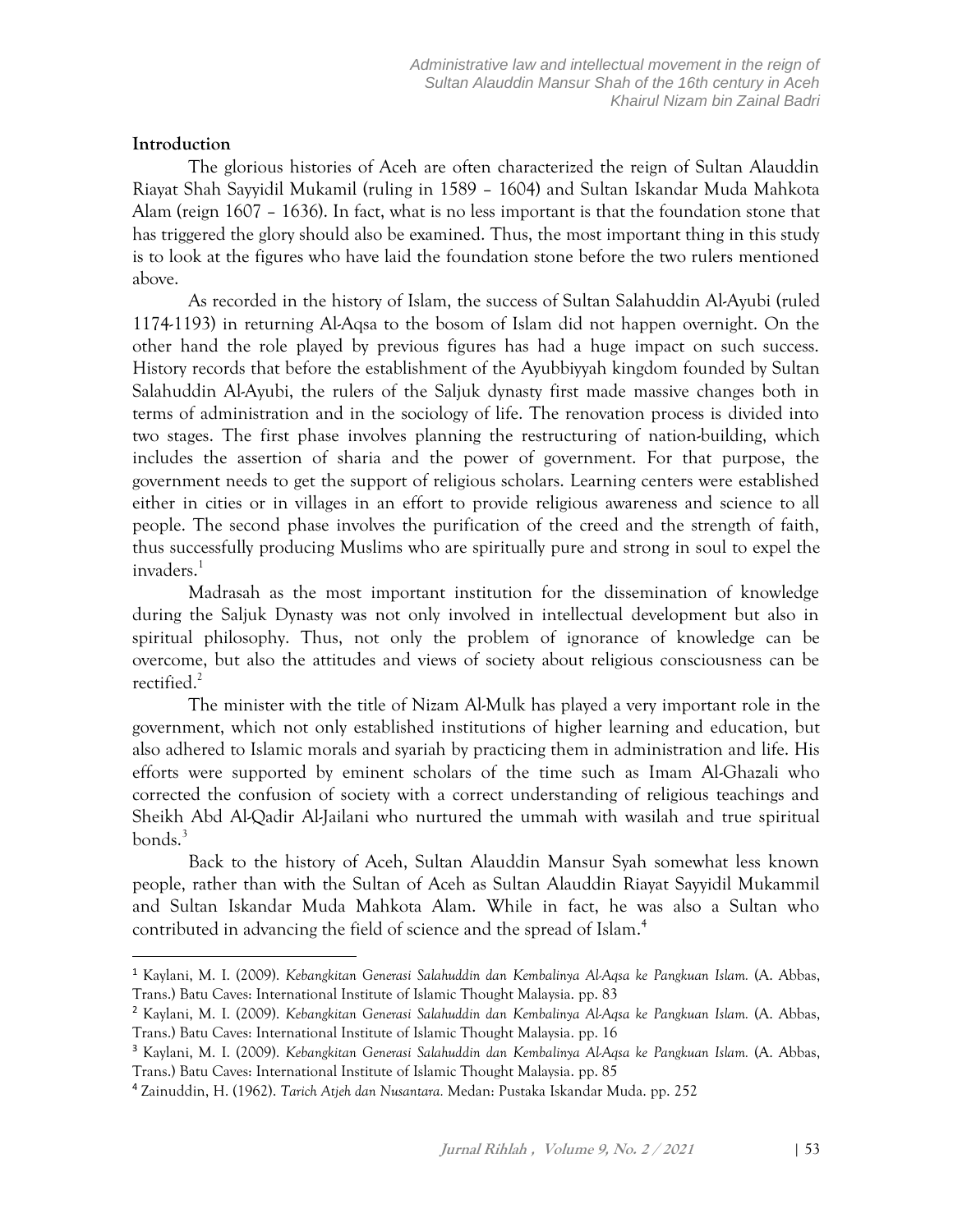On this basis, this study sought to examine the contribution of Sultan Alauddin Mansur Shah, from an Islamic movement style administrative and intellectual culture in the days of his administration in Aceh, despite the period of his rule is not long, only about 8 years (1577-1585).

As for the other purposes to be achieved in this research is to know the efforts that have been made during the reign of the king, and the continuation or impact on these efforts in the context of Aceh as construction excellence in co intellectual powerhouse in the region. **Method**

This qualitative study uses a full literature approach. Data collected from Aceh historical sources referring to writing in the form of a book or journal, which can then be analyzed critically. In that way, only then can the data be presented in a more meaningful form and evaluated systematically. The collected data were then arranged according to the chronology of events in order to be in line with the achievement of governance, which was the objective of the study. Analysis in a critical form is needed to justify the position of the study object in the appropriate place. 5

## **Result and Discussion**

.

#### **Result**

In the history of the sultanate of Aceh, Sultan Alauddin Mansur ibn Ahmad Shah is considered very unique, based on a number of aspects. First, he is not of Aceh, but actually hails from Perak. Second, his great love of knowledge has encouraged the development of intellectual culture, and a very high philosophy in society. Third, he was the one who gave the name Pocut Abdullah Sulaiman Mansur, when born, in which when mature become the most famous ruler of Aceh with title Sultan Iskandar Muda Mahkota Alam. 6

Although considered a foreigner, Sultan Alauddin Mansur Shah is not isolated in the royal family Aceh. This is because he was the son-in-law of Raja Zainal Abidin who later became the Sultan of Aceh; with the title of Sultan Alauddin Riayat Syah Sayyidil Mukammil (Zainuddin, 1962: 401). He married Raja Puteri and had a child named Puteri Hijau. Puteri Hijau later married Raja Umar who was later appointed ruler of Johor, with the title of Sultan Ali Jalla Abdul Jalil Syah II. The result of the marriage was a child named Raja Hashim. 7

Raja Puteri's half -sister, Puteri Diraja Indera Ratna Wangsa, married Raja Mansur Syah who was the son of Sultan Abdul Jalil, the ruler of Johor. In another narration, Raja Mansur was the son of Abangta Abdul Jalil who was the son of Sultan Alaudin Riayat Syah Al-Qahhar. Abangta Abdul Jalil became the commander-in-chief in the state of Johor.<sup>8</sup> It was

<sup>5</sup> Yahaya, A. (2006). *Menguasai Penyelidikan Dalam Pendidikan : Teori, Analasis dan Interpretasi Data.* Kuala Lumpur: PTS Professional Publishing Sdn.Bhd. pp. 37

<sup>6</sup> Iskandar, T. (1980). A Document Concerning the Birth of Iskandar Muda. *Archipel , 20*, 213-224. pp. 222

<sup>7</sup> Zainuddin, H. (1962). *Tarich Atjeh dan Nusantara.* Medan: Pustaka Iskandar Muda. pp. 425

<sup>8</sup> Ahmad, Z. (1972). *Sekitar Keradjaan Atjeh dalam tahun 1520-1675.* Medan: Penerbit Monora. pp. 62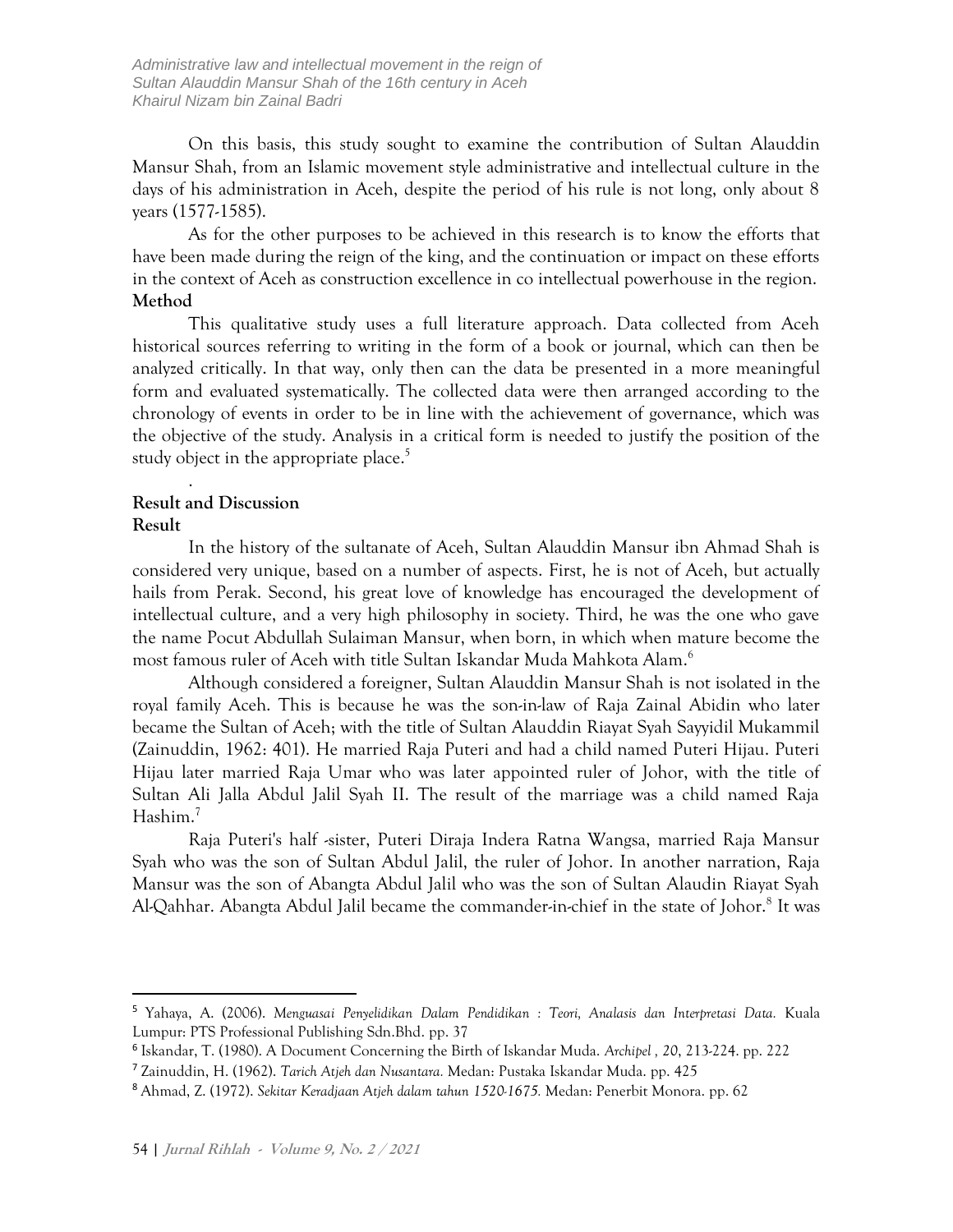that marriage that finally seeded Sultan Iskandar Muda Mahkota Alam. Thus, Sultan Alauddin Mansur Shah is actually no one else but the uncle of Sultan Iskandar Muda.<sup>9</sup>

What is to be discussed in this writing is the second aspect which is the development of intellectual culture in his time. The advancement of knowledge in his time, in fact radiated from his personality which impressed the public. As revealed in Bustan Al-Salatin, Sultan Alauddin Mansur Shah was a very pious ruler. His government is very fair, and strictly implements Islamic law. The cabinet and its commanders are instructed to wear beards and robes while the people are obliged to perform the pillars of Islam such as the five daily prayers, fasting in the month of Ramadan and giving *zakat* and other *sunnah<sup>10</sup>* practices. He is described as a pious ruler, and very fond of knowledge, because of his attitude that loves the scholars and always adheres to the teachings of the Prophet SAW.<sup>11</sup>

For example, in conjunction with the birth of Sultan Iskandar Muda Mahkota Alam, he held an *akikah*<sup>12</sup> ceremony and shaved his hair and weighed it with gold. Then, he gave alms to the poor, and held a thanksgiving feast. He also asked religious scholars to recite prayers for peace in the ceremony.<sup>13</sup>

Scholars gained acclaim among the public and the government, as is the tradition in the Sultanate of Aceh,

"When a pious person comes from abroad, after it is known that he is really a knowledgeable person; he got a special place in Aceh and not viewed any nation. This is because at that time, it was not the nation that was the determinant, but the religion"<sup>14</sup>

For that reason, many are foreign scholars came to Aceh so that sometimes they reach the assembly to debate high. Among the figures involved in high-level debates are such as Sheikh Abu Khair ibn Sheikh Ibn Hajar and Sheikh Muhammad Yamani. The culmination of their discussion was about *A'yan Thabitah*<sup>15</sup> but due to not reaching an agreement, the two eventually sailed home. <sup>16</sup> *A'yan Thabitah* is not an easy debate, as it involves a philosophy that embraces the manifestation of the fact of Divine existence, and indirectly describes the perspective of *urafa*'s (gnostic) view of the creation of the universe. The discussion on it becomes one of the pillar debates, and the key to understanding many of the issues found in the theoretical mysticism debate in Islam. <sup>17</sup> So it is possible to imagine how high the progress

<sup>9</sup> Zainuddin, H. (1962). *Tarich Atjeh dan Nusantara.* Medan: Pustaka Iskandar Muda. pp. 425

<sup>10</sup> The sayings and practices of the Prophet Muhammad SAW

<sup>11</sup> Ar-Raniri, N. (2004). *Bustan Al-Salatin Bab Pertama dan Kedua.* (J. Harun, Ed.) Kuala Lumpur: Dewan Bahasa dan Pustaka. pp. 339

<sup>12</sup> Islamic tradition of the sacrifice of an animal on the occasion of a child's birth

<sup>13</sup> Iskandar, T. (1980). A Document Concerning the Birth of Iskandar Muda. *Archipel , 20*, 213-224. pp. 222

<sup>14</sup> Hamka. (2006). *Sejarah Umat Islam.* Singapura: Pustaka Nasional. pp. 912

<sup>15</sup> Immutable entities.

<sup>16</sup> Ar-Raniri, N. (2004). *Bustan Al-Salatin Bab Pertama dan Kedua.* (J. Harun, Ed.) Kuala Lumpur: Dewan Bahasa dan Pustaka. pp. 339

<sup>17</sup> Ramli, M. F. (2016). Kedudukan A'yan Thabitah dalam penciptaan Alam. *Seminar Falsafah Malaysia IV Institut Penyelidikan Anwar Ibrahim 13-14 Ogos 2016* (pp. 53-65). Kuala Lumpur: Persatuan Pendidikan Falsafah dan Pemikiran Malaysia. pp. 53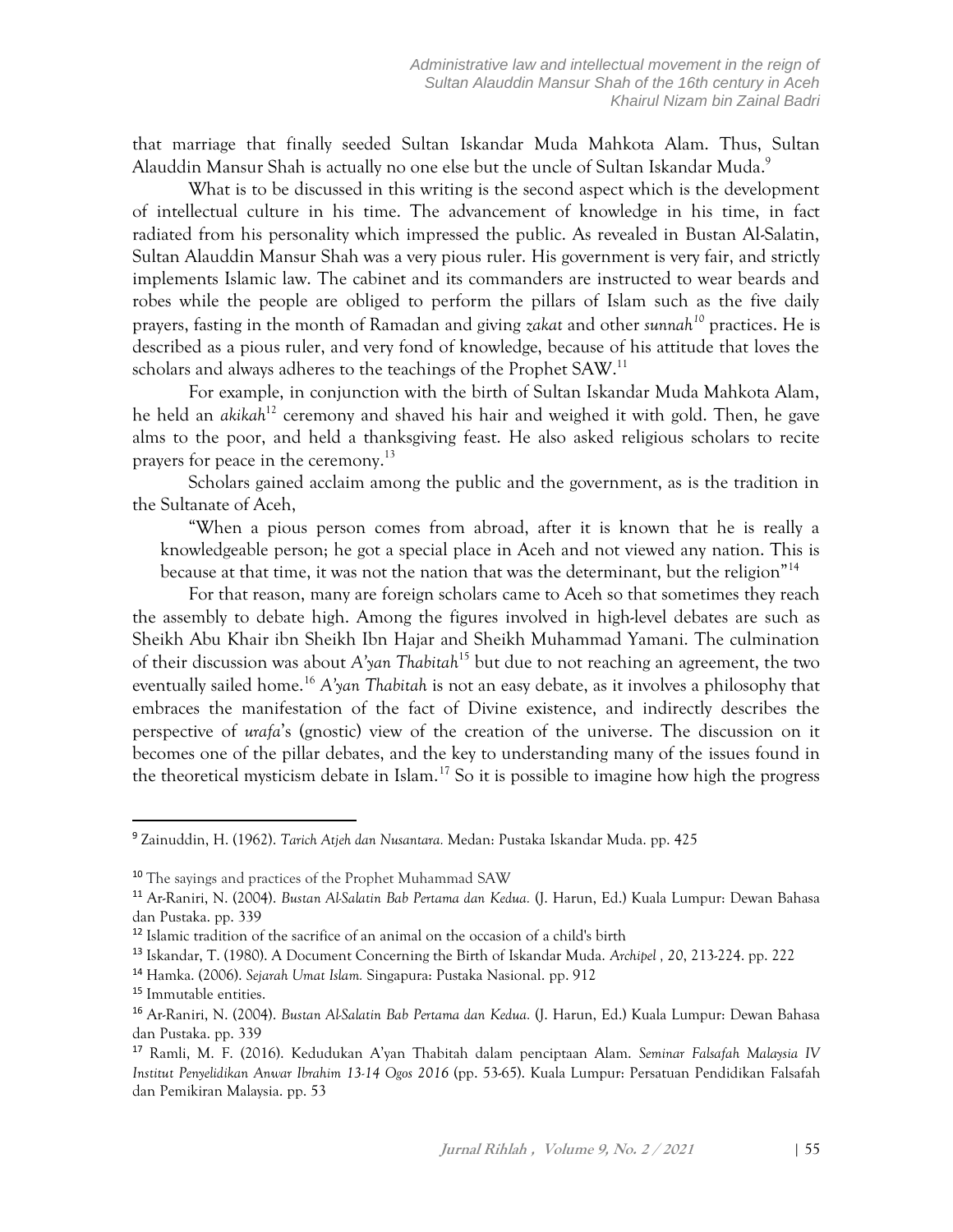of knowledge at that time when it became an important theme of debate, including foreign scholars.

He forged friendships with governments of other Muslims, making more scholars, especially from Egypt, Turkey, Persia, India and Mecca came to Aceh. Another well-known cleric who came to Aceh at the time was Sheikh Jailani Muhammad ibn Hasan ibn Muhammad Al-Raniri to teach Shafi'i fiqh. But when the people of Aceh asked him to teach the science of mysticism, he applied himself to sail to Makkah.<sup>18</sup> Thus, it can be known that the science of tasawwuf in the time of Sultan Alauddin Mansur Shah, has reached a very high progress so that even foreign scholars can not necessarily discuss about it.

Sultan Alauddin Mansur Shah can be regarded as a figure, which laid the foundation stone to the development of intellectual property in the state of Aceh; then succeeded in producing many scholars of international standing during his reign. This achievement can be seen during the reign of his father-in-law, Sultan Alaudin Riayat Syah Sayyid Mukammil and his nephew, Sultan Iskandar Muda Mahkota Alam where local scholars played a major role in the government.

Mastery in the field of knowledge as founded by Sultan Alauddin, is not limited to the field of *tasawwuf<sup>19</sup>* but also in the field of *fiqh<sup>20</sup>* and *usuluddin<sup>21</sup>*. A person who held the title of ulama (scholar) at that time must have at least the rank of mufti. While its leader who holds the title of Qadhi Al-Malik Al-Adil must master the four *madhhab* (schools) because of his high position in the field of law and governance.<sup>22</sup>

If we look at the names of figures who are often used as support in the field of *tasawwuf*, among them are such as Imam Al-Ghazali, Junaid, Al-Shibli, Abu Al-Abbas Al-Mursi, Syarafudin Umar ibn Al-Farid and Ahmad ibn Khidrawiyyah; then it can be concluded that *tasawwuf* at that time was rooted in the construction of morals and philosophy. <sup>23</sup> Not surprisingly, the people of Aceh at the time, not only has a high civilization in life, but also have a view or conception right up to understand the responsibility and obligation to defend the sovereignty of Islam. As evidence, he never gave up in devising a strategy to attack the Portuguese in Malaya.<sup>24</sup> Although unsuccessful in his time, the legacy of the strategy has been successfully completed by his nephew, Sultan Iskandar Muda Mahkota Alam.

Sultan Alauddin Mansur Shah wisely arranged the rules of zakat to be utilized in the development of education such as supporting the needs of madrasahs, the expenses of

<sup>18</sup> Ar-Raniri, N. (2004). *Bustan Al-Salatin Bab Pertama dan Kedua.* (J. Harun, Ed.) Kuala Lumpur: Dewan Bahasa dan Pustaka. pp. 340

<sup>&</sup>lt;sup>19</sup> The process of realizing ethical and spiritual ideals

<sup>&</sup>lt;sup>20</sup> The theory or philosophy of Islamic law, based on the teachings of the Koran and the traditions of the Prophet

<sup>&</sup>lt;sup>21</sup> A science that deals with the Islamic faith in relation to divine, prophethood, and unseen things

<sup>22</sup> Matsyah, A. (2004). *Sejarah Kerajaan Islam di Aceh: Kajian Faktor Perkembangan dan Merosot.* Kuala Lumpur: Universiti Malaya. pp. 97

<sup>23</sup> Rastam, R. (2020). *Jawhar Al-Haqaiq Shaykh Shamsuddin Al-Sumatera'i: Tahkik dan Analisis Permata Segala Hakikat.* Taiping: Rohaimi Rastam. pp. 98-126

<sup>24</sup> Hadi, A. (2004). *Islam and State in Sumatra: A Study of Seventeenth-Century Aceh.* Leiden: Brill. pp. 30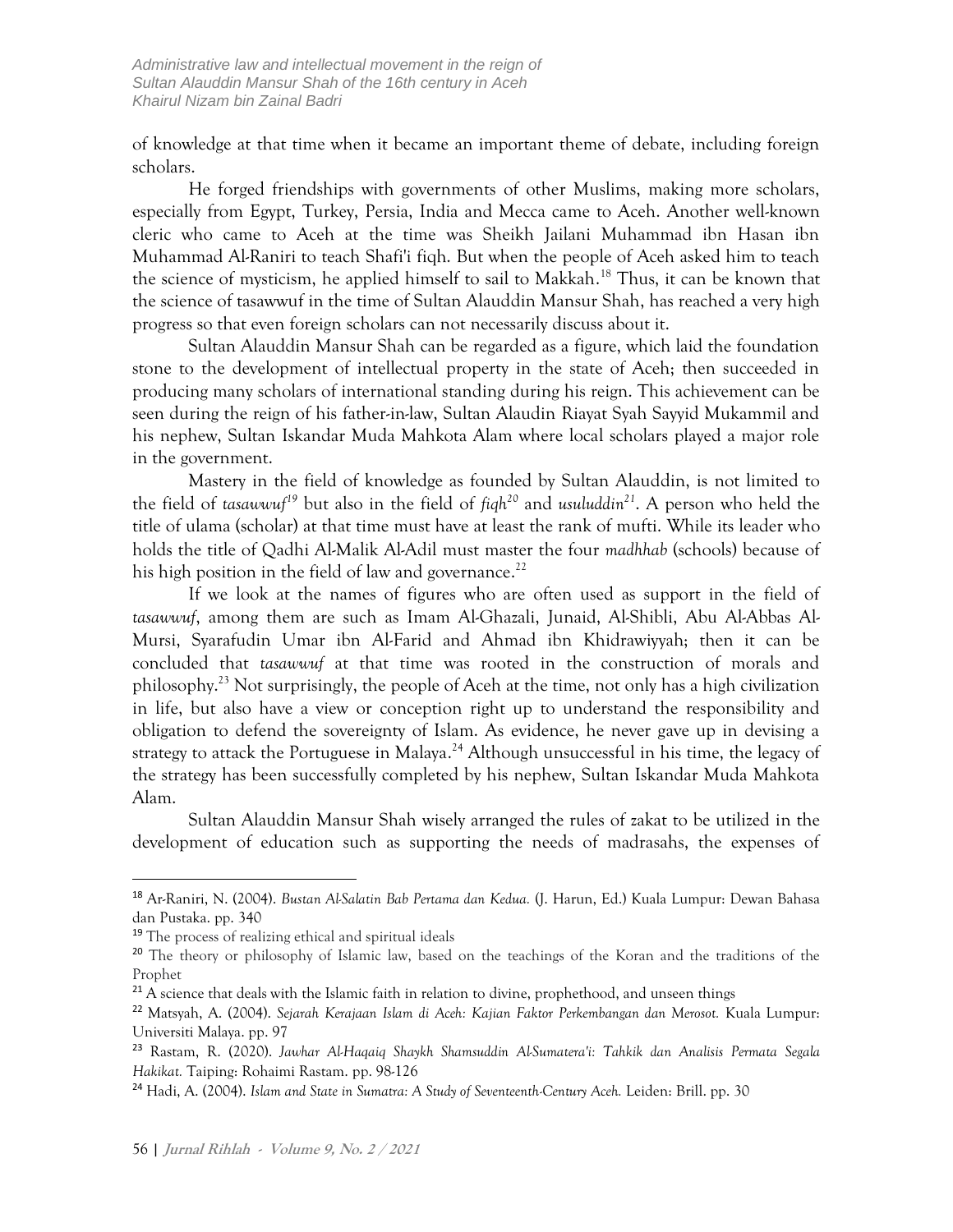teachers and the financing of underprivileged students. To encourage the development of Islam in his colony, he sent authoritative scholars to guide and teach the people there. Among the provinces that received his attention at that time were Pariaman, Inderapura, Inderagiri, Brunei and Sambas. 25

Most likely Sultan Alauddin Mansur Shah had helped Sultan Saiful Rijal who ruled Brunei at the time to organize a government based on the Islamic constitution. It is narrated that at that time Sultan Saiful Rijal had made reforms in the field of administration and education such as defense system, law, customs, economy, business and history. This includes the implementation of Hukum Kanun Brunei (the Law Code of Brunei), which contains a clause appointing four official positions, similar to the practice of law in Aceh.<sup>26</sup>

The effort to cultivate the science was continued by his nephew, Sultan Iskandar Muda Mahkota Alam, when he sent his religious adviser, Sheikh Shamsuddin Al-Sumatra'i to the Malay Peninsula. In addition to the goal of the development of Islam, Sheikh Shamsuddin delivery to the Malay Peninsula also has to do with preparation for the Malay army against the colonial Portuguese.<sup>27</sup>

Madrasah in Aceh, known as dayah, the Islamic traditional boarding school (the original name was zawiyah) is the most important educational institutions in channeling knowledge to children from a young age. The most important elements that make up dayah are the teaching staff referred to as teungku (scholars), murid (students), the hut or hall known as rangkang, and the traditional books known as kitab kuning. Emphasis is given to the mastery of the Quran and Arabic grammar, while the rest is according to the tradition of reading the yellow books including the book of *tasawwuf.* 28

But dayah in the context of cultural history a long time ago, not only as an educational institution but also served as a center of spiritual development; which tends to provide space for a Sufi lifestyle, and the application of Islamic morality, so as to be able to produce cadres of scholars and preachers, who have a high awareness of religion, race and country. 29

Thus, the scholars at that time were not only wise in organizing the government but also joined hands to defend the sovereignty of religion as revealed by Sheikh Shamsudin Sumatra'i until he found martyrdom in Melaka against the Portuguese on 12 th Rajab 1039 H equivalent to 24 February 1630 AD.<sup>30</sup>

Setting the charity introduced by Sultan Alauddin Mansur Shah likely to have encouraged the development of dayah-Islamic boarding school in Aceh, until the city became a focal point not only to locals but also the wider community, to come get involved with the

<sup>25</sup> Zainuddin, H. (1962). *Tarich Atjeh dan Nusantara.* Medan: Pustaka Iskandar Muda. pp. 252

<sup>26</sup> Al-Sufri, A. M. (1997). *Tarsilah Brunei Jilid II Zaman Kegemilangan dan Kemasyhuran.* Bandar Seri Begawan: Pusat Sejarah Brunei Kementerian Kebudayaan Belia dan Sukan. pp. 90

<sup>27</sup> Zainuddin, H. (1962). *Tarich Atjeh dan Nusantara.* Medan: Pustaka Iskandar Muda. pp. 404

<sup>28</sup> Marzuki. (2011). Sejarah dan Perubahan Pesantren di Aceh. *Millah , XI* (1), 221-234. pp. 226

<sup>29</sup> Ismail, B. (Ed.). (2002). *Perkembangan Pendiidkan di Nanggroe Aceh Darussalami.* Banda Aceh: Majlis Pendidikan Daerah Aceh. pp. 61

<sup>30</sup> Ar-Raniri, N. (2004). *Bustan Al-Salatin Bab Pertama dan Kedua.* (J. Harun, Ed.) Kuala Lumpur: Dewan Bahasa dan Pustaka. pp. 341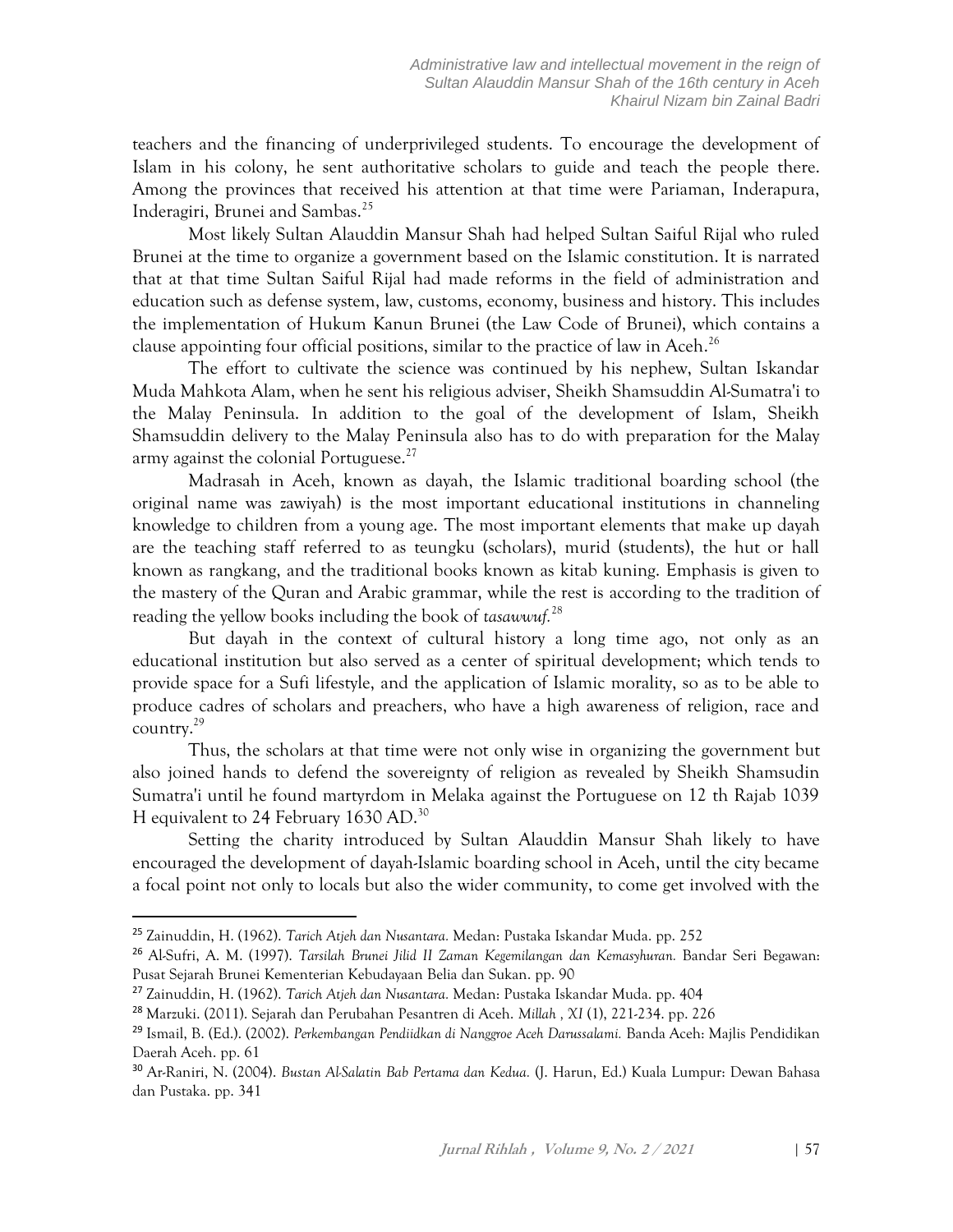activities of science conducted there. The rapid development of the intellectual force in Aceh, has led to the sultanate of Aceh at the time considered to be representative of the Islamic empire in the East.

The relationship between the Sultan Alauddin Mansur Shah closely with Sultan Murad III, Caliph of the Ottoman Turks who ruled from 1573-1595 has strengthened the position of Aceh, which was known as the Veranda/Porch of Mecca. In fact, the Sultanate of Aceh at the time was considered to be the defenders of the sect of Ahl al-Sunnah wa al-Jama'ah represent archipelago. In return, the Sultanate of Aceh has received support in the form of physical and spiritual of the Ottoman Empire.<sup>31</sup>

It is strange when figures of scholars from outside returned to their home or back to Makkah with an excuse to deepen the knowledge after the stalemate in the debate on the science of mysticism in Aceh, except at that time there was a great man who is very skilled in the field. On that basis, it has been argued that Sheikh Hamzah Fansuri, Sufis premier Aceh lived during the reign of Sultan Alauddin Mansur Shah, and it is possible that he was the one who had defended the knowledge when he figures out the debate about it.<sup>32</sup>

Although he was not in the palace, but his presence in Aceh has delivered world-class scholars such as Sheikh Shamsudin Al-Sumatra'i who later became an important character in the palace and government in Aceh. Sheikh Hamzah's writings in the field of *tasawwuf* which refer a lot to Islamic figures in the lands of the Middle East and Persia show that he not only mastered Arabic well but also in Persian. So it is not surprising when Sheikh Syamsudin followed in his footsteps by writing various books in the field of *tasawwuf*, and referring to the great writings of Islamic figures in Arabic and Persian. In fact, he has also been entrusted by the palace to hold diplomatic talks with traders who came from abroad, including Europe, thus signaling recognition of the breadth of his knowledge.

The trail then followed by his students such as Sheikh Abd Al-Rauf al-Sinkili who also became Mufti Aceh later in the day, and followed by his students like Sheikh Yusuf Taj Al-Khalwati Al-Makassari and Sheikh Burhanuddin Ulakan, North West (Mukarrom , 2009: 134). Also no exception is Sheikh Abd al-Malik ibn Abdullah, who was studying to Sheikh Abd Al-Rauf al-Sinkili in Aceh. This is due to Aceh at the time was still deemed to be the center of the development of science in the region. Sheikh Abd Al-Malik or better known as Tok Pulau Manis later became an advisor to Sultan Zainal Abidin I of Terengganu (ruled 1725-1733) with similar tasks as performed by Sheikh Shamsudin Al-Sumatra'i and Sheikh Abd Al-Rauf Al –Sinkili. 33

If it is true that Sheikh Hamzah Fansuri lived at that time, then his role is exactly like Imam Al-Ghazali and Sheikh Abd Al-Qadir Al-Jailani who revived the hearts of the people in the Saljuk dynasty, so as to be able to rise up to uphold Islamic sovereignty and oppose imperialism. The notable similarity between these three figures is that each has no interest in governance but the conducive atmosphere created by the government to create awareness

<sup>31</sup> Hamka. (2006). *Sejarah Umat Islam.* Singapura: Pustaka Nasional. pp. 792

<sup>32</sup> Said, M. (1981). *Aceh Sepanjang Abad* (Vol. 1). Medan: PT Percetakan dan Penerbitan Waspada. pp. 252

<sup>33</sup> Bakar, S. A. (2020). *Tok Pulau Manis Terengganu Institusi Shaykh Abdul Malik Abdullah.* Putrajaya: Emraz Media Sdn Bhd. pp. 89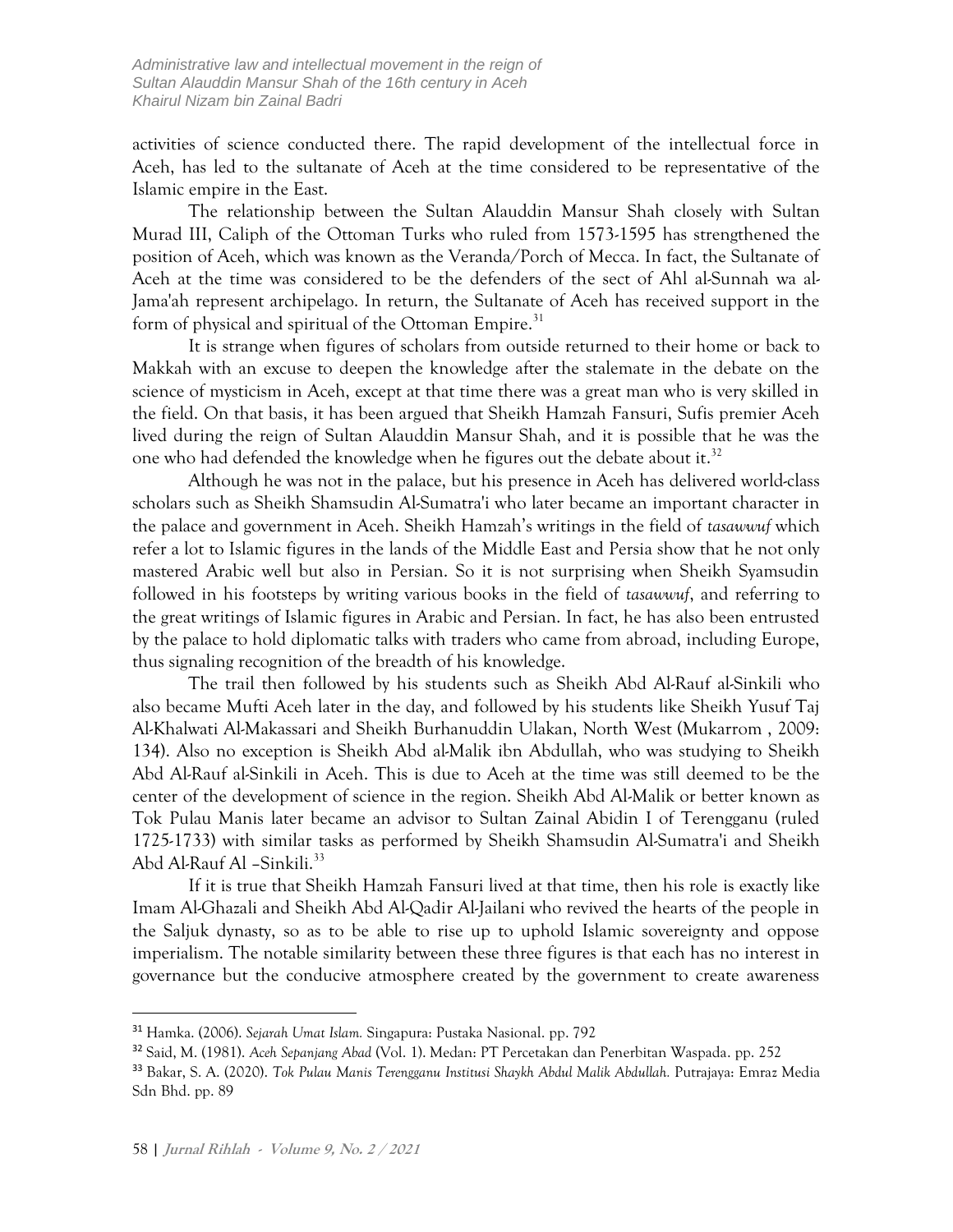among the people to acquire knowledge has helped them to strengthen teaching in their madrasas.

Imam Al-Ghazali never touched on the issue of jihad against the infidels or commented on the crimes committed by them against Muslims in Muslim lands, instead Imam Al-Ghazali emphasized the attitude of self-assessment by treating the causes of defeat instead of cried over the defeat. He resiliently got up to print a new generation of scholars and eradicate the disease of loving the world.<sup>34</sup> The same thing has also been done by Sheikh Hamzah, by curing the problem of loving the world that plagues society; and at the same time developing a great liners, like Sheikh Shamsudin Sumatra'i followed by the next generation, which had a big influence in the Malay world.

Meanwhile, Sheikh Abd Al-Qadir Al-Jailani applied spiritual exercises, from individual to congregational under the guidance of a sheikh. More specialization is given to the aspect of purification of the soul with a high level of awareness, to the fact of the position of the faqr (dervish) in the sight of Allah SWT, that is, by understanding that the real dependence is only on Allah SWT. Basically, the teachings of Sheikh Abd Al-Qadir are centered on true monotheism. 35

The same thing has been done by Sheikh Hamzah, who has removed the misconception that exists among the community that is about the supernatural power that exists in the government or the rich; instead return it only to Allah SWT. Thus, he has succeeded in eradicating the selfish attitude of individuals or groups when the monotheistic relationship has been firmly tied among the people and the government to God, so that they no longer adhere to self-interest practices but bold and hasty to defend Islam. The success of uniting monotheism with life ultimately results in *suluk* (nurture)<sup>36</sup> that can form a high personality and awareness to deal with in any situation. In other words, indirectly, the people have been successfully prepared to rise to face the various challenges of life to come.

# **Discussion**

Sultan Alauddin Mansur Shah has highlighted a sustainable intellectual culture in the life of society through the expansion of Islamic educational institutions known as dayah at that time which are characterized as follows;

- 1. The most important foundation of knowledge must be sourced from Divine revelation
- 2. Efforts to cultivate knowledge must be based on confidence and strength of faith, purification of the soul and nurturing of pure values
- 3. Due recognition should be given to those who are involved in the path of knowledge

<sup>34</sup> Kaylani, M. I. (2009). *Kebangkitan Generasi Salahuddin dan Kembalinya Al-Aqsa ke Pangkuan Islam.* (A. Abbas, Trans.) Batu Caves: International Institute of Islamic Thought Malaysia. pp. 128

<sup>35</sup> Kaylani, M. I. (2009). *Kebangkitan Generasi Salahuddin dan Kembalinya Al-Aqsa ke Pangkuan Islam.* (A. Abbas, Trans.) Batu Caves: International Institute of Islamic Thought Malaysia. pp. 227

<sup>&</sup>lt;sup>36</sup> Purify actions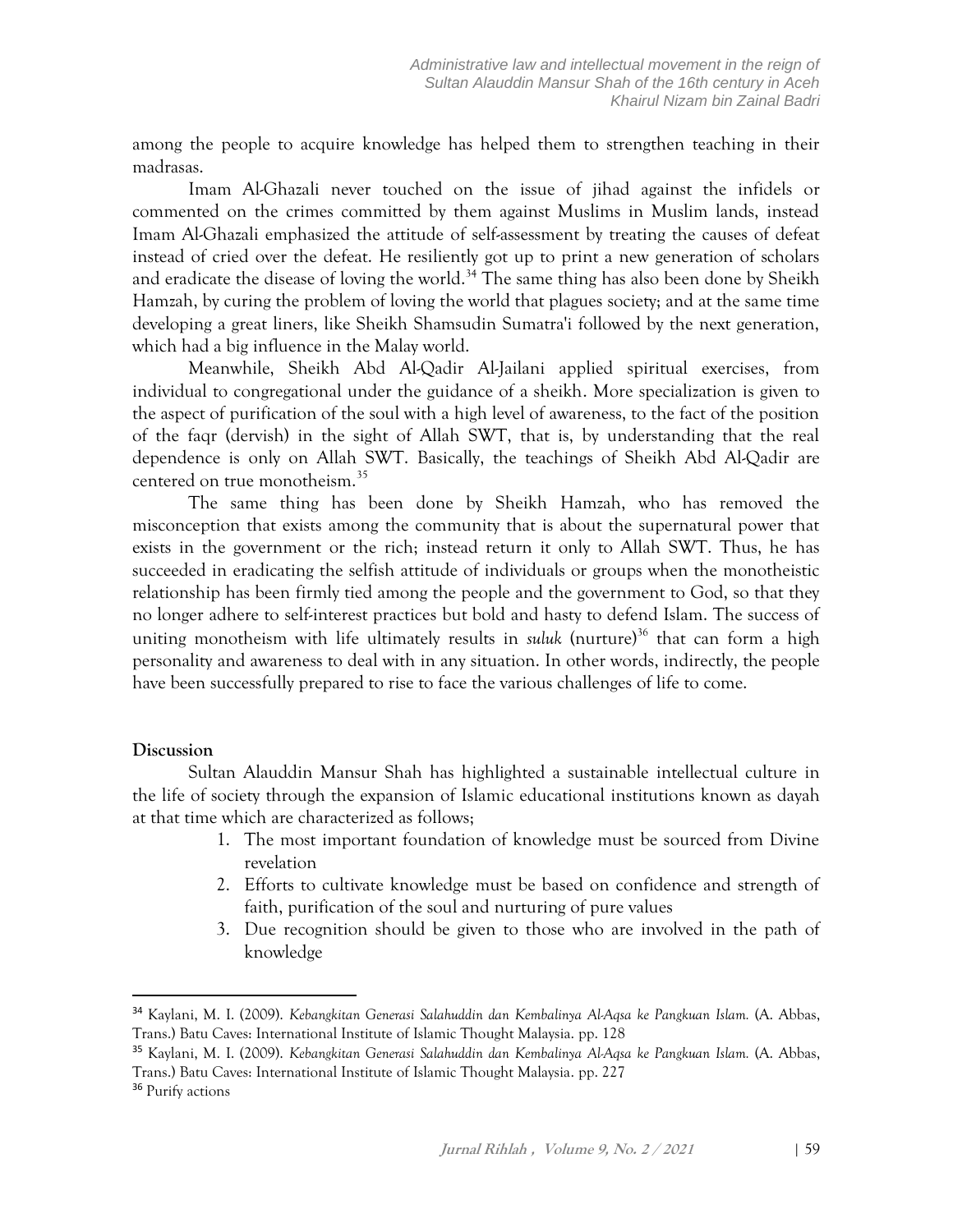4. Knowledge is the foundation for the perfection of faith and deeds of worship<sup>37</sup>

Impacts to cultural enrichment respect, it can be seen some of the hallmarks of a majestic Aceh in the field of science after his reign, for example

- 1. The combination of Jawi and Arabic literature and language is recognized as a world-class, when traders or foreign military forces, including those from European countries need to use the writing and the language to communicate with the government of Aceh. For example, the merchants of Portuguese, Dutch, English and French who came to Aceh in the late 16th century AD using Jawi and Arabic for correspondence and communication with the government of Aceh<sup>38</sup>
- 2. Production of writing books that meet international standards; which includes an ontology, epistemology and axiology according to the thoughts and views of Islam and the Malay world; has put Aceh as a destination for the dissemination of knowledge of the most important in the 16th century and 17th century AD. For example, Sheikh Hamzah Fansuri produced at least 7 works in the form of prose and poetry, Sheikh Shamsudin al-Sumatra'i produced no less than 11 major works, Sheikh Nuruddin Al-Raniri produced about 29 essays in various branches of knowledge such as hadith, fiqh, comparative religion, history and *tasawwuf* and Sheikh Abdul Rauf Al-Sinkili who has produced no less than 7 major works covering the fields of tafsir, hadith, philosophical mystisicm, moral and Islamic legislation.
- 3. The occurrence of reforms in politics and administration, where rules based on sharia and *sunnah* are the priority. Government officials are urged to dress in the *sunnah* in order to always be able to maintain themselves, and to be within the limits of religion when performing their duties. The culture can also increase confidence and respect among the people as the government sets a good example, and determination to uphold noble values to the people. The emphasis on the collection of *zakat*<sup>39</sup> is very helpful to the eradication of external and internal poverty, which refers to the poverty of society due to ignorance in science. The well-distributed *zakat* has encouraged the growth and strengthening of knowledge through the construction of schools, financing the needs of schools and teaching staff as well as meeting the needs of students.
- 4. The changes introduced by the government had a huge impact on the self revolution, from negative to positive attitudes. The people became obedient

<sup>37</sup> Rahim, R. A., Nadzri, A. b., Wahab, A. A., & Zaki, A. F. (2015). Relasi Aceh dan Turki dalam Islamisasi Dunia Melayu: Suatu Analisis. *Kontekstualita , 30* (1), 25-47. pp. 29

<sup>38</sup> Lombard, D. (1986). *Kerajaan Aceh Jaman Sultan Iskandar Muda (1607-1636).* (W. Arifin, Trans.) Jakarta: Balai Pustaka. pp. 29

<sup>&</sup>lt;sup>39</sup> Payment made annually under Islamic law on certain kinds of property and used for charitable and religious purposes, one of the Five Pillars of Islam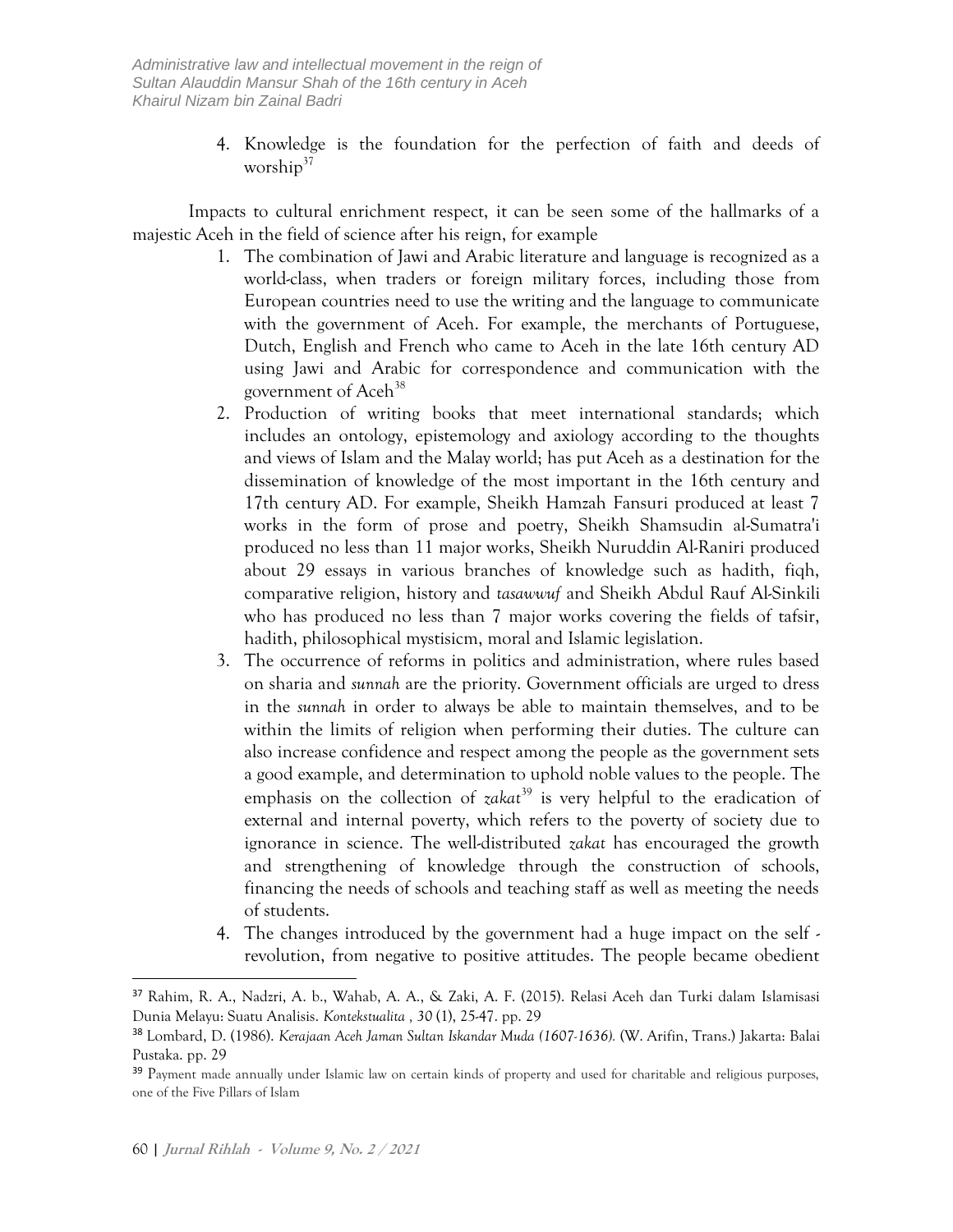to the rules of religion and had the awareness to seek knowledge as much as possible. Obedience in religion, and an accurate understanding of the view of Islam gave birth to a society that had a high level of consciousness and arose to liberate the Islamic state from the clutches of colonialism.

5. The giving of respect to the intellectuals saw the emergence of a combination of scholars and kings in government. The vast knowledge possessed by the scholars helped the king to rule justly and equitably. This coupling concept has been adopted by almost all the Malay sultanate after that for example,

| <b>State</b>  | Scholar                  | Ruler                      | Period        |
|---------------|--------------------------|----------------------------|---------------|
|               | Sheikh Shamsudin Al-     | Sultan Alaudin Riayat Syah | $1588 - 1604$ |
|               | Sumatra'i                | Sayyidil Mukammil          |               |
|               | Sheikh Shamsudin Al-     | Sultan Iskandar Muda       | 1607-1630     |
|               | Sumatra'i                | Mahkota Alam               |               |
| Aceh          | Sheikh Nurudin Al-Raniri | Sultan Iskandar Thani      | 1636-1641     |
|               | Sheikh Abd Al-Rauf Al-   | Sultanah Safiatuddin Tajul | 1641-1693     |
|               | Sinkili                  | Alam, Sultanah             |               |
|               |                          | Naqiatuddin Nurul Alam,    |               |
|               |                          | Sultanah Zaqiatuddin       |               |
|               |                          | Inayah Syah dan Sultanah   |               |
|               |                          | Zinatuddin Kamalat Syah    |               |
| <b>Banten</b> | Sheikh Yusuf Taj Al-     | Sultan Ageng Tirtayasa     | 1658-1683     |
|               | Khalwati Al-Makassari    |                            |               |
| Terengganu    | Sheikh Abd Al-Malik ibn  | Sultan Zainal Abidin I     | 1725-1733     |
|               | Abdullah                 |                            |               |
| Kedah         | Sheikh Abd Al-Jalil Al-  | Sultan Muhammad Jiwa II    | 1710-1778     |
|               | Mahdani                  |                            |               |
| Mempawah      | Sayyid Husein ibn Ahmad  | Opu Daeng Menambon         | 1740-1761     |
|               | ibn Husein ibn           |                            |               |
|               | Muhammad Al-Qadri        |                            |               |
| Perak         | Sayyid Jalaluddin ibn    | Sultan Iskandar Zulkarnain | 1756-1770     |
|               | Sayyid Abd Al-Majid      |                            |               |

Table 1: The combination of kings and scholars in government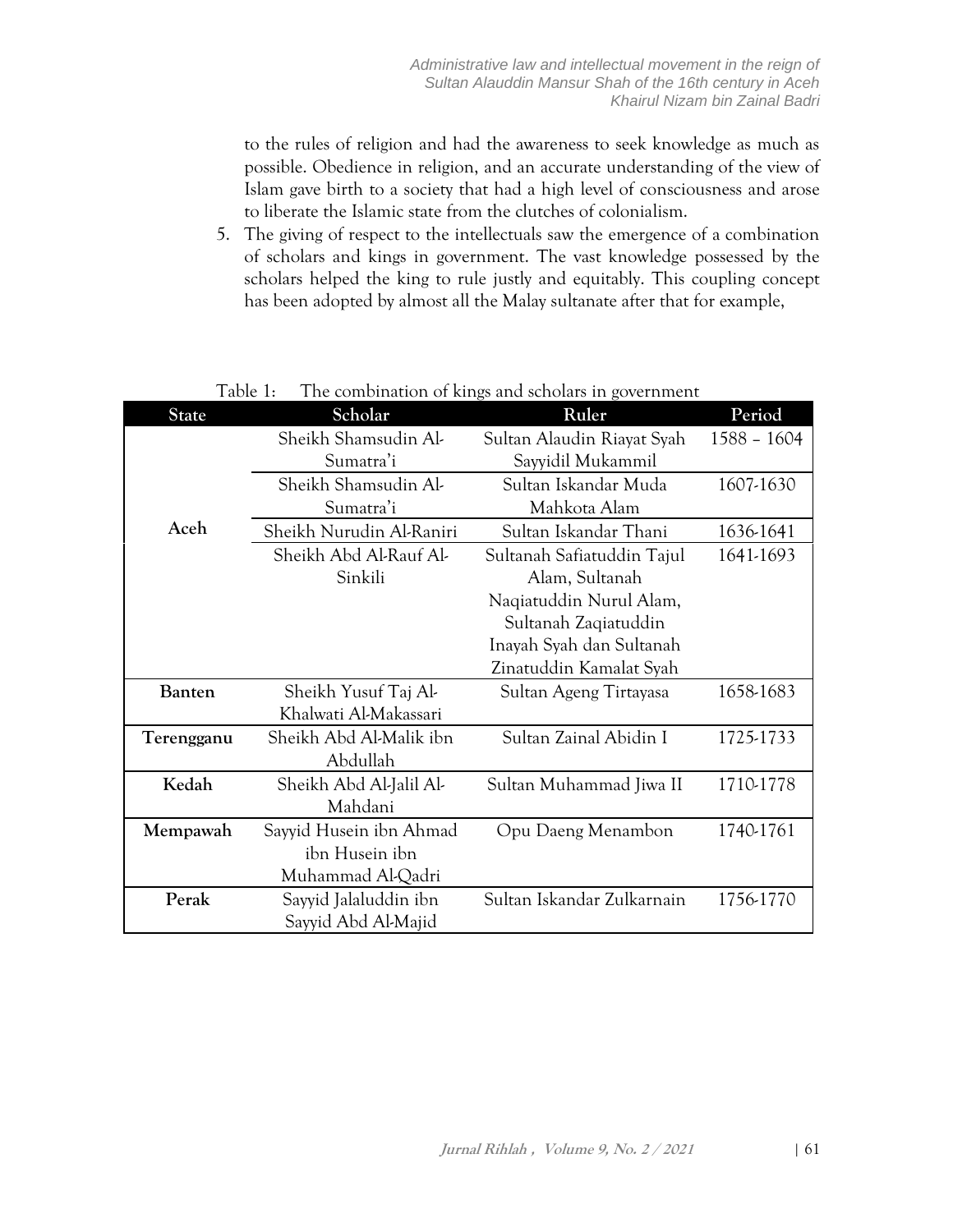*Administrative law and intellectual movement in the reign of Sultan Alauddin Mansur Shah of the 16th century in Aceh Khairul Nizam bin Zainal Badri*

#### **Conclusion**

There is still a lot of research work that needs to be done to study Sultan Alauddin Mansur Shah, because what is studied in this writing is only one of the branches of his contribution. A study of the archives in the form of documentation, correspondence, notes or records of events related to him should be done if the study of his greatness is to be deepened. In this study, it can be concluded that he still has a large stock of intellectual development in Aceh, despite the short period of his administration and is often regarded as outsiders. His authority as a leader is evident when highlighting the application of *sunnah* in official affairs, arranging *zakat* for the benefit of the *ummah* such as the development of educational centers, the tendency to assemble with scholars and establish diplomatic relations with other Islamic governments for the sake of knowledge and religious teachings. In conclusion, he has succeeded in mobilizing the intellectual development and empowerment of the sharia which was later followed by subsequent rulers. What is more important is that his efforts should be viewed from a positive angle even though some consider him an outsider and do not have a great contribution to remember.

## **References**

- Ahmad, Z. (1972). *Sekitar Keradjaan Atjeh dalam tahun 1520-1675.* Medan: Penerbit Monora.
- Al-Sufri, A. M. (1997). *Tarsilah Brunei Jilid II Zaman Kegemilangan dan Kemasyhuran.* Bandar Seri Begawan: Pusat Sejarah Brunei Kementerian Kebudayaan Belia dan Sukan.
- Ar-Raniri, N. (2004). *Bustan Al-Salatin Bab Pertama dan Kedua.* (J. Harun, Ed.) Kuala Lumpur: Dewan Bahasa dan Pustaka.
- Bakar, S. A. (2020). *Tok Pulau Manis Terengganu Institusi Shaykh Abdul Malik Abdullah.* Putrajaya: Emraz Media Sdn Bhd.
- Hadi, A. (2004). *Islam and State in Sumatra: A Study of Seventeenth-Century Aceh.* Leiden: Brill.
- Hamka. (2006). *Sejarah Umat Islam.* Singapura: Pustaka Nasional.
- Iskandar, T. (1980). A Document Concerning the Birth of Iskandar Muda. *Archipel , 20*, 213- 224.
- Ismail, B. (Ed.). (2002). *Perkembangan Pendiidkan di Nanggroe Aceh Darussalami.* Banda Aceh: Majlis Pendidikan Daerah Aceh.
- Kaylani, M. I. (2009). *Kebangkitan Generasi Salahuddin dan Kembalinya Al-Aqsa ke Pangkuan Islam.* (A. Abbas, Trans.) Batu Caves: International Institute of Islamic Thought Malaysia.
- Lombard, D. (1986). *Kerajaan Aceh Jaman Sultan Iskandar Muda (1607-1636).* (W. Arifin, Trans.) Jakarta: Balai Pustaka.
- Marzuki. (2011). Sejarah dan Perubahan Pesantren di Aceh. *Millah , XI* (1), 221-234.
- Matsyah, A. (2004). *Sejarah Kerajaan Islam di Aceh: Kajian Faktor Perkembangan dan Merosot.* Kuala Lumpur: Universiti Malaya.
- Mukarrom, A. (2009). Konsep Syeikh Abdurrauf Singkel tentang Kematian dalam Naskhah Lubb Al-Kashf Wa Al-Bayan. *Islamica , 4* (1), 133-142.
- Rahim, R. A., Nadzri, A. b., Wahab, A. A., & Zaki, A. F. (2015). Relasi Aceh dan Turki dalam Islamisasi Dunia Melayu: Suatu Analisis. *Kontekstualita , 30* (1), 25-47.